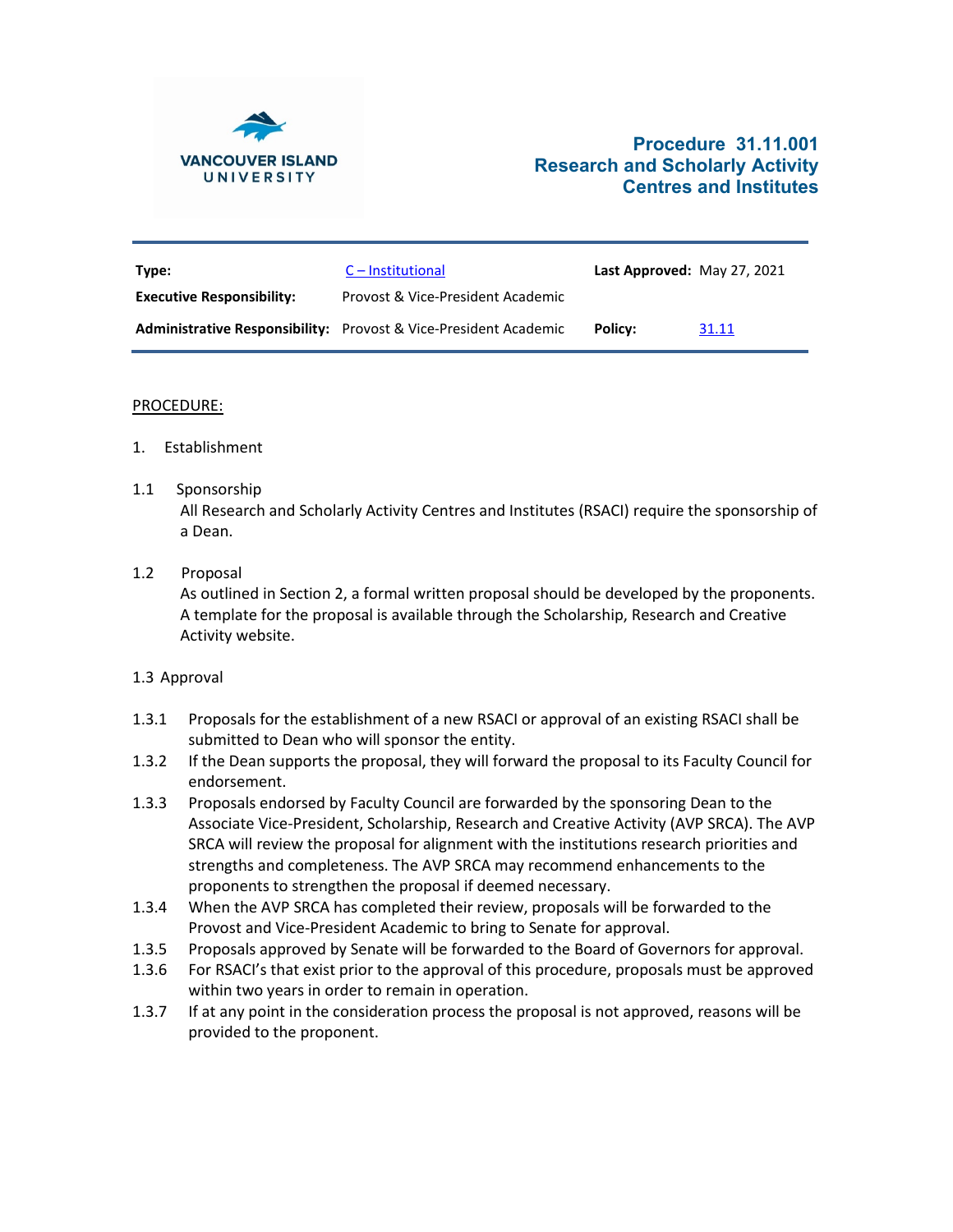2. The Proposal

The proposal shall name the RSACI and shall provide detailed information in the following areas:

# 2.1 Mission or Vision Statement

The proposal shall include a concise statement of the mission or vision of the proposed RSACI.

# 2.2 Purpose

The purpose of the centre or research institute should be fully explained and include a description of the centre's philosophy, mandate, aims and goals, its nature (research, etc.), and proposed methods for achieving stated goals.

# 2.3 Relevance

Proposals must demonstrate how the RSACI would support the University's mandate, and how it will benefit the University, the community and the University's geographical region, as appropriate. It is incumbent upon the proponents of the proposal to make a particularly strong case for the establishment of the RSACI if the proposed entity lacks direct relevance to the University's mandate.

# 2.4 The Research Plan

The plan shall outline the following in relation to the stated objectives of the RSACI:

- a) the activities and methods to be used to achieve goals and objectives and the relationship of these activities to academic programs and the community;
- b) intended outcomes and benefits in measurable terms that are intended to result from the RSACI over a five-year period (or for its full term if less than five years); and,
- c) projected timelines.

# 2.5 Membership

The proposal shall demonstrate sufficient knowledge and expertise collectively through the initial membership to support the establishment, viability, and effectiveness of the Research Centre and coordinate its ongoing research and scholarly activity. Membership may be comprised of faculty, staff, and administration, research fellows, adjunct professors, visiting scholars, community experts, support staff and students. Proposals should highlight how the RSACI will provide opportunities for student engagement. The process and criteria used for the selection of future additional members shall be identified.

# 2.6 Governance, Administrative Structure, and Accountability

All RSACI's are accountable to Senate through Faculty Councils.

A RSACI will normally be directed by a Faculty member with oversight by a Dean and an internally appointed management committee. Additional oversight for entities with an applied research mandate should be provided by an advisory committee.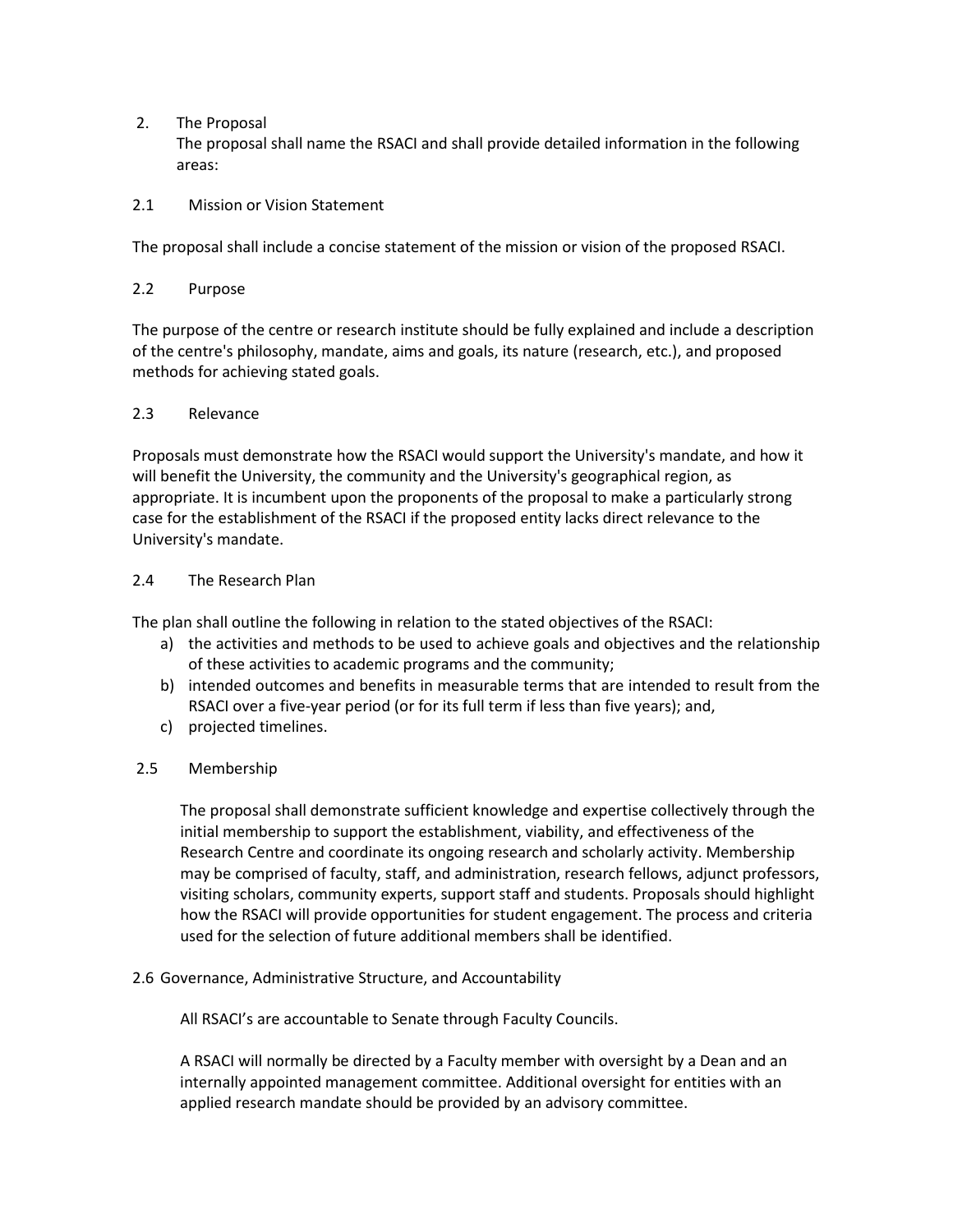The proposal shall describe the administrative structure of the proposed RSACI outlining how it conforms to the responsibilities and requirements identified below.

# 2.6.1. Leadership

The proposal shall identify a proposed Director, or the process and criteria that will be used to select a Director. The Director will normally be a faculty member of Vancouver Island University and should report to the sponsoring Dean. Reassignment time for the Director, if required, must be identified in the proposed budget and approved by the Dean.

Key responsibilities include, but are not limited to:

- a) Promoting and facilitating the provision of high-quality teaching, research and scholarly activity within the RSACI;
- b) Increasing research opportunities for faculty, students, and other members;
- c) Facilitating interdisciplinary collaboration;
- d) Developing networks between the RSACI and the public, private and not for profit sectors at the local, provincial, national, and international levels, as appropriate.
- e) Overseeing all formal partnerships and contracts with other universities and/or institutions to be undertaken by or on behalf of the RSACI, and further obtain the appropriate institutional approvals.
- f) Acting as an ambassador for the RSACI to raise its external profile.
- g) Maintaining the confidence and cooperation of RSACI members.
- h) Developing strategies to ensure RSACI resources are managed effectively and efficiently.
- i) Developing and managing the RSACI annual operating budget.
- j) Overseeing the RSACI management and governance structure.
- k) Ensuring all members are aware of and adhere to institutional policies including, but not limited to, research integrity, research ethics, risk assessment, and the recovery of indirect costs of research.
- l) Submitting annual reports and the five-year review report for renewal of the RSACI.

#### 2.6.2 Management Committee

A Management Committee should be appointed to help manage the RSACI. The Management Committee should be comprised of a minimum of three members, including a minimum of one Dean, or their designate, and the Director. Membership of the Management Committee should be identified in the proposal including the roles and responsibilities of each member and a Terms of Reference that will guide the operation of the Committee.

#### 2.6.3 Advisory Committee

An Advisory Committee may be established to provide guidance to RSACI's that have a strong applied research mandate and show participation of external members. The membership and role of the advisory committee, if required, shall be outlined in the proposal along with a Terms of Reference that will guide its operation.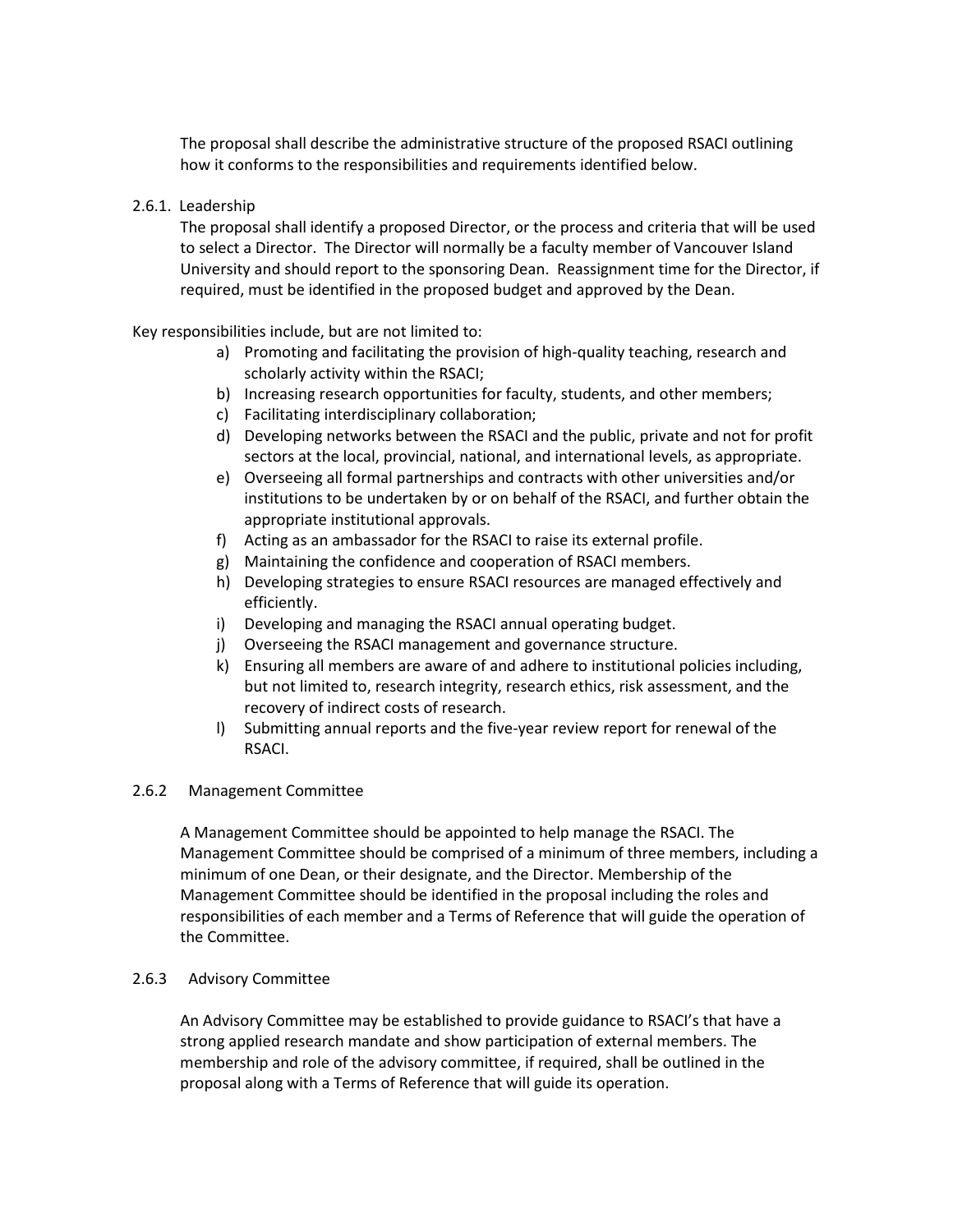### 2.7 Resource Requirements

Any resource allocation implications in the establishment and operation of the RSACI shall be incorporated into the budgetary and planning processes of the Faculty of the sponsoring Dean.

### 2.7.1 Financial

The proposal to establish all RSACI's shall outline the ability to operate self-sufficiently and on a cost-recovery or cost-neutral basis in accordance with the Policy.

The proposal shall provide a projected budget, describing anticipated expenditures and expected revenues for the RSACI. The budget projection shall be provided for a minimum of 3 to maximum 5 year period.

Any fundraising activities expected to be undertaken shall be identified to ensure no duplication of other fundraising activities of the institution and shall be discussed with the Advancement Office prior to implementation.

# 2.7.1.1 Expenditures

The description of expenditures shall provide estimates for all projected expenditures, including support service requirements such as accounting, human resources, computing, library, space, furniture and equipment.

# 2.7.1.2 Revenues and Institutional Funding

- a) The description of revenues shall identify all confirmed and anticipated sources. In-kind contributions that have an impact on a department, Faculty or the institution (e.g. a dedicated space, financial or clerical support) shall be identified.
- b) All external grants and contracts must comply with the [Indirect cost guidelines for VIU.](https://research.viu.ca/sites/default/files/indirect_costs_recovery_and_distribution_-_2019_2.pdf)
- c) Any request for institutional funding shall be included with the expectation that all RSACI's are expected to be operated on a cost recovery basis. Approval for the establishment of a RSACI does not confirm institutional funding requests.

# 2.7.2 Human Resources

Special attention shall be given to the identification of all human resources required for the operation of the research entity and their status within the institution. Anticipated employment opportunities for faculty, staff, and students through the research entity shall be identified.

# 3. Annual Report

All RSACI's shall submit a detailed annual report by the end of each fiscal year and no later than June 15. The annual report is to be submitted by the Director to: a) the Dean who will forward the report to the Faculty Council and b) to the Associate Vice-President, Scholarship, Research and Creative Activity who will forward the report to the Provost and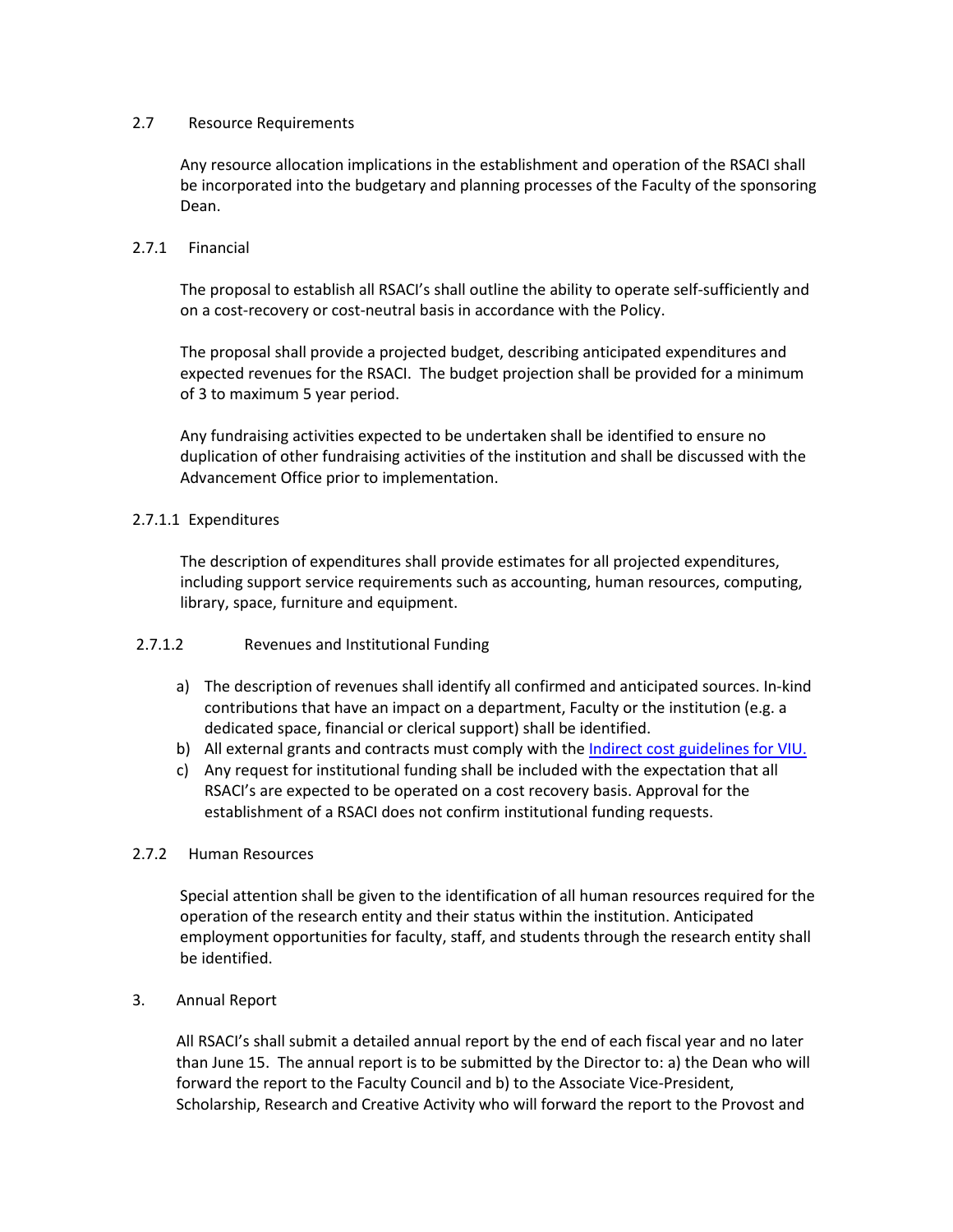Vice-President Academic. The Provost and Vice-President Academic will provide all reports and an update on all RSACI's to Senate annually.

The content of the annual report shall include:

- a) an executive summary (max 2 pages that will be shared on the VIU website)
- b) objectives and achievements for the past year
- c) contributions made to the experiences of students
- d) research outputs and knowledge mobilization
- e) contributions to the region or external community groups
- f) changes planned with regard to membership or administrative structure; and,
- g) the research plan for the next year identifying key activities, goals and outputs, a financial statement that includes projected revenues and expenditures, sources of funding and budget for the following year.
- h) images, videos and links to digital media where relevant
- 4. Renewal Review

A Renewal Review will be conducted every five years (where the RSACI is ongoing). This will be a formal summative review of the performance of the RSACI for the preceding five-year period. Notice of review will be communicated to the Director of the RSACI by the AVP SRCA at least four months prior to the date of the review.

#### 4.1.1 Review Panel

The Review Panel for the Renewal Review will be comprised of three persons appointed by the AVP SRCA with at least one Faculty member from outside the Faculty (the Chair). Review Panel members will normally be selected from two lists, as follows:

- a. the Director will recommend a list of two names to the AVP SRCA from which one name will be chosen; and,
- b. the AVP SRCA will submit a list of four names to the Director, from which two names will be chosen.

No Review Panel member will be directly associated with the entity under review.

A Chair of the Review Panel will be appointed by the AVP SRCA from among the three panel members and will normally be an external Faculty member (from outside the Faculty).

### 4.1.2 Consultation

The five-year progress review will involve consultation with the Management Committee, the Advisor Committee (where present), the Director, students, faculty, clients, funding agencies and other stakeholders, as deemed necessary and desirable. The Review Panel may also consult with external experts in the subject field or the SRCA Office, at its discretion.

4.2 Report